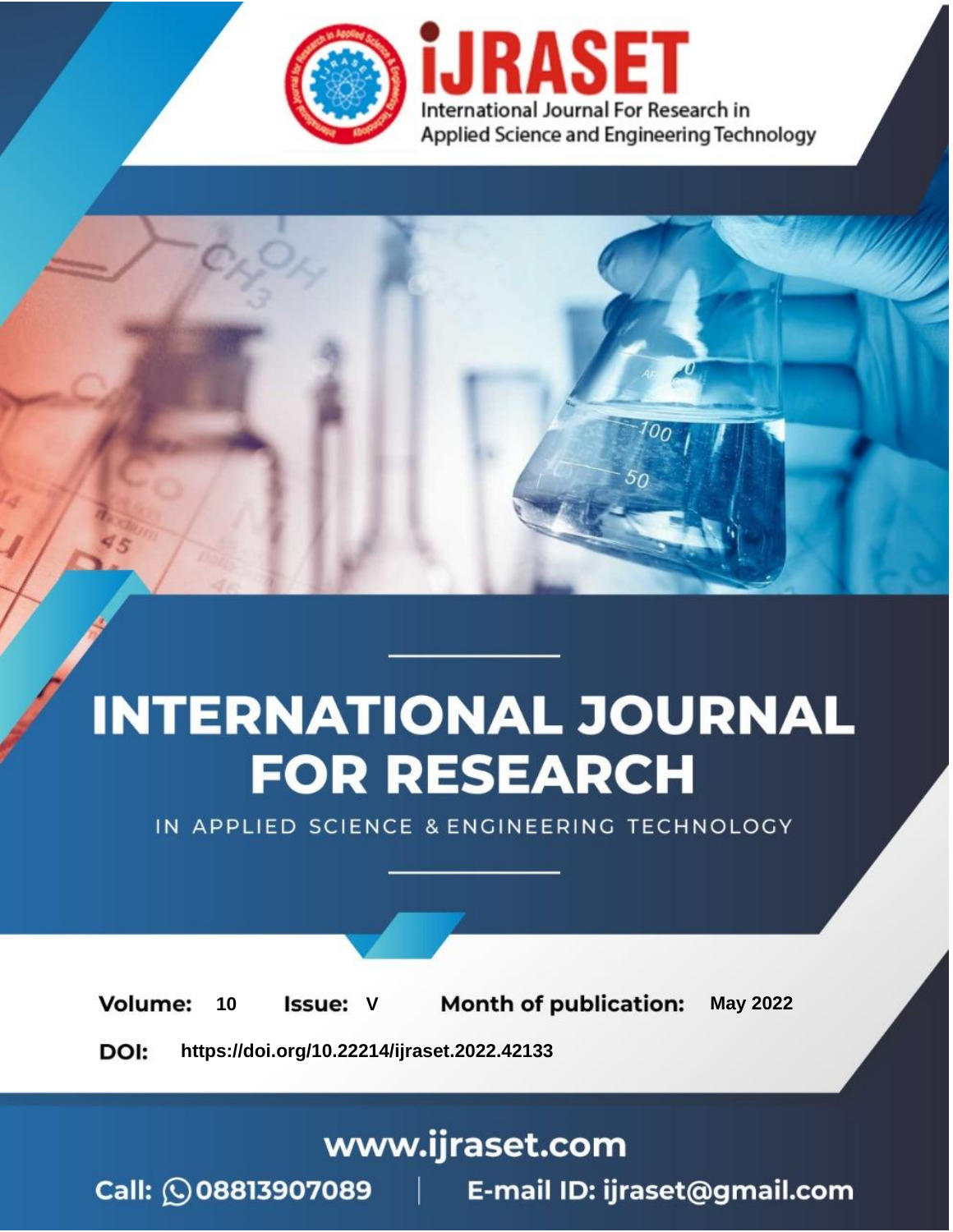

### **Solar Panel Monitoring System Using IOT**

Mrs. Vedanti Hardas<sup>1</sup>, Sagar Ingole<sup>2</sup>, Sahil Sheikh<sup>3</sup>, Sagar Kale<sup>4</sup>,

*1, 2, 3, <sup>4</sup>Department of Electrical Engineering, K. D. K College of Engineering,Rashtrasant Tukdoji Maharaj Nagpur University, Nagpur, India*

*Abstract: The invention of the smart grid goes beyond the traditional notion of a one-way power supply. Developed countries have already begun to adopt smart meters, devices and renewable energy sources. Developing and countries still face power shortages on a daily basis. The integration of IoT and energy systems has revolutionized the world in terms of energy efficiency and real-time monitoring. This paper describes an experimental study of how IoT can power the current/ voltage and power generation of self-contained renewable energy sources. Solar modules can be monitored. This document also describes how to modify the tilt angle of the solar panel to improve the efficiency of the solar panel. Solar modules are monitored via a network system with NodeMCU, Atmega328 IC, Arduino. By carrying out the proposed work at a photovoltaic (PV) power plant, you can simplify the monitoring of solar panels. In addition, monitoring power generation can significantly improve the health of PV systems.*

*Keywords: IoT based Solar Panel, Solar monitoring, NodeMCU,* 

#### **I. INTRODUCTION**

Internet of things (IOT) is an involving technology that makes thing smarter and user friendly. The Internet of Things (IoT) has already been adopted by many applications. From smart homes to industry IoT-based management systems, IoT has been introduced to make our lives much easier and make our data more accessible. It is estimated that there will be over 21 billion IoT devices by 2025. The ease with which the IoT brings power generation and consumption monitoring is unmatched. Power generation is an important factor in many developing countries. Energy demand has peaked due to improvements in the industrial and commercial sectors. Therefore, everyone is enthusiastic about renewable energy sources to produce green energy to meet our energy consumption. This helps society reduce greenhouse gas emissions and ozone depletion for future generations. Among these PV technologies, they are becoming more popular due to their huge availability, cost savings, and ease of installation and maintenance. Today, the Internet of Things (IoT) is an evolving technology that makes things smarter and more user-friendly when connected via communication protocols and cloud platforms. The efficiency of solar modules is affected by basic parameters such as current, voltage, irradiation and temperature. Therefore, a real-time PV monitoring system is essential to improve the performance of PV modules compared to the experimental results. Start precautionary measures. In recent years, many studies on solar energy have been attempted.

#### **II. FEATURES**

- *1) Interactive Dash Board:* Integrated plant control and management through web, mobile/ pc for performance overview.
- *2) Alarm:* Get alert via message [status show] fault occur on system.
- *3) Analytic:* Analysis of underperforming plants benchmarking based on relative output failure detection.

#### **III. KEY DELIVERABLES**

- *1)* Track performance on real time
- *2)* Spot and predict failure instantly
- *3)* Giving you a full control over your system without actually being present 24\*7

#### **IV. METHADOLOGY**

The main goal of is to get the optimum power output from the solar panel while the dust accumulates on the solar panel. It also shows the final malfunction of the solar panel and gives you information about whether the solar or battery is connected to the load. The system detects a user or administrator, alerts them, and displays them in the GUI if the predefined conditions are met. We use solar panels to monitor the sunlight. Here, various parameters such as voltage, current and temperature are displayed on the LCD using IOT technology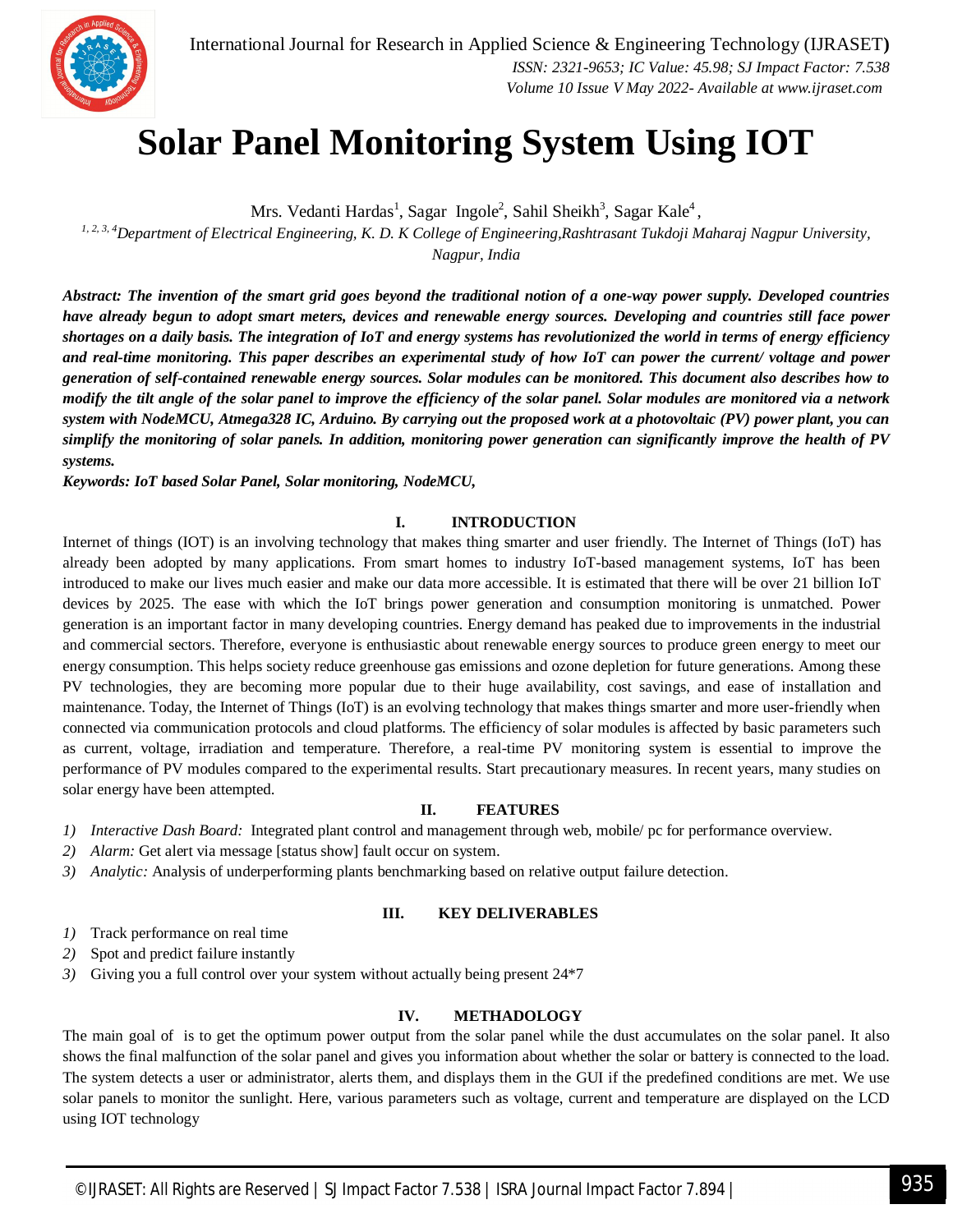



### **V. CIRCUIT DIAGRAM**

Fig.1 Circuit diagram of solar monitoring system



Fig.2 Block diagram of solar monitoring system

#### *A. Solar Pannel*

A SOLAR PANEL (20W) we use solar panel to measure current , voltage and temperature. The electricity generated by capturing the sunlight is called as solar energy which is use for industrial purposes and in domestic purpose also. These solar panel plays a very crucial role in these setup.

#### *B. NODE-MCU ESP8266*

The NODE-MCU act as a key processing element in this proposed system which is developed by ESP8266 it is a one sort of microcontroller on single board that can be programmed using the NODE IDE. Having a operated voltage of 3.3 to 5 volts and it has inbuilt wifi module system in it.

#### *C. ATMEGA 328 IC*

The main purpose of using atmega 328 is its high functionality with simplisity and familiarity Atmega 328 bridges the gap between solar panel and IOT . atmega 328 is powered with 5volt DC supply for its opration.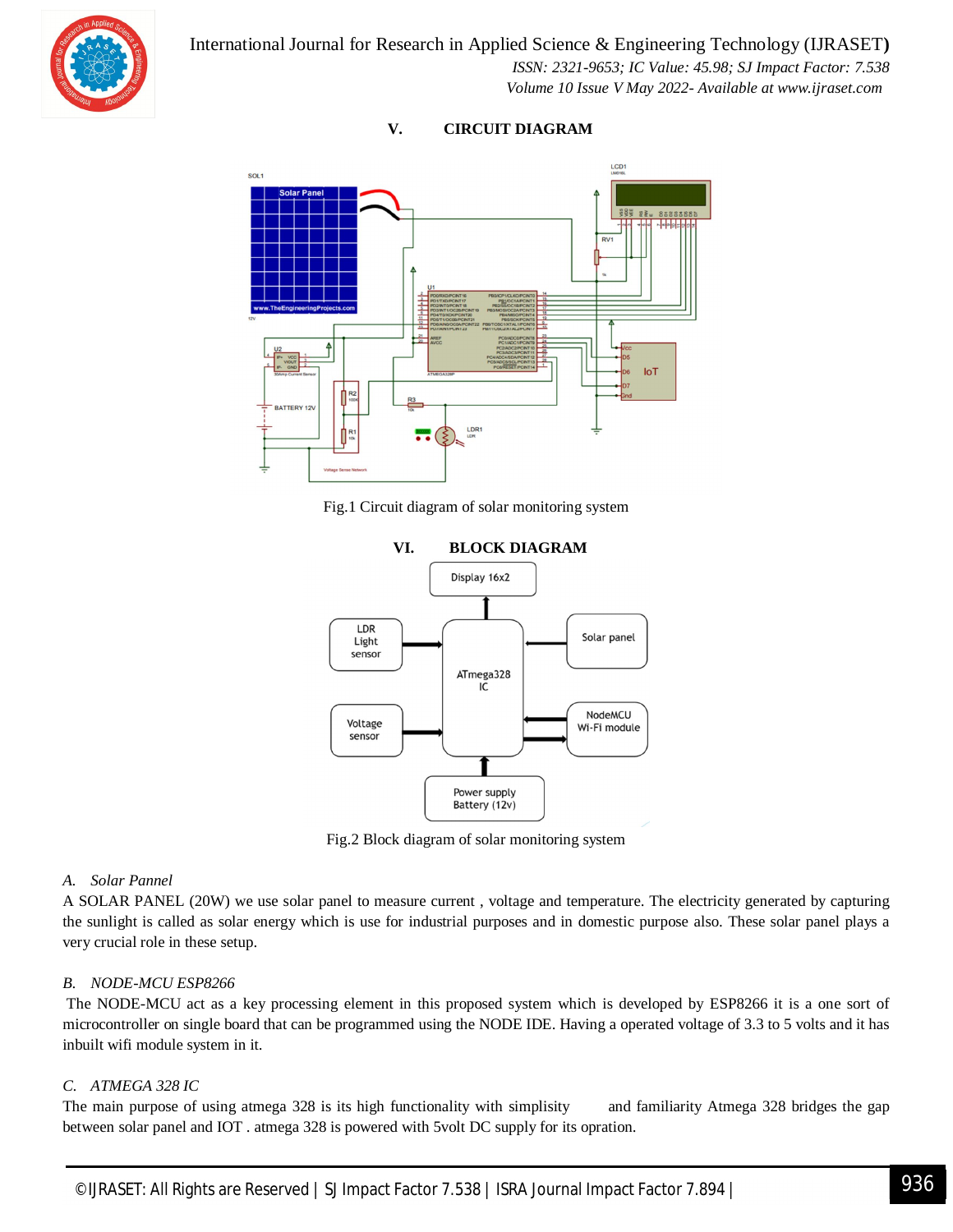

 *Volume 10 Issue V May 2022- Available at www.ijraset.com*

#### **VII. SYSTEM IMPLEMENTATION**

How Does Its Works

The output of solar panel is feed to the different sensors like voltage sensor, light intensity. These sensors are used to read the analogue signal from the solar panel, which is then sent into the microcontroller, i.e.. Digital signal coming from microcontroller is easy to access in our digital gadgets with help of in-built Wi-Fi module in our microcontroller. And we can also see the information or parameter in our LCD display & Mobile/pc

#### **VIII. RESULT**

This document proposes a low-cost real-time solar panel monitoring system using a Node MCU. This system is useful for measuring PV array production (voltage, light intensity). Monitoring of solar modules was carried out. These results were achieved with a setup that combined a microcontroller, sensors, software. The software using the current sensor is much easier to handle. Here we are able to see our readings in LCD display screen where we can found IP address, voltage rating, Light intensity, fault occur on system get alert message.

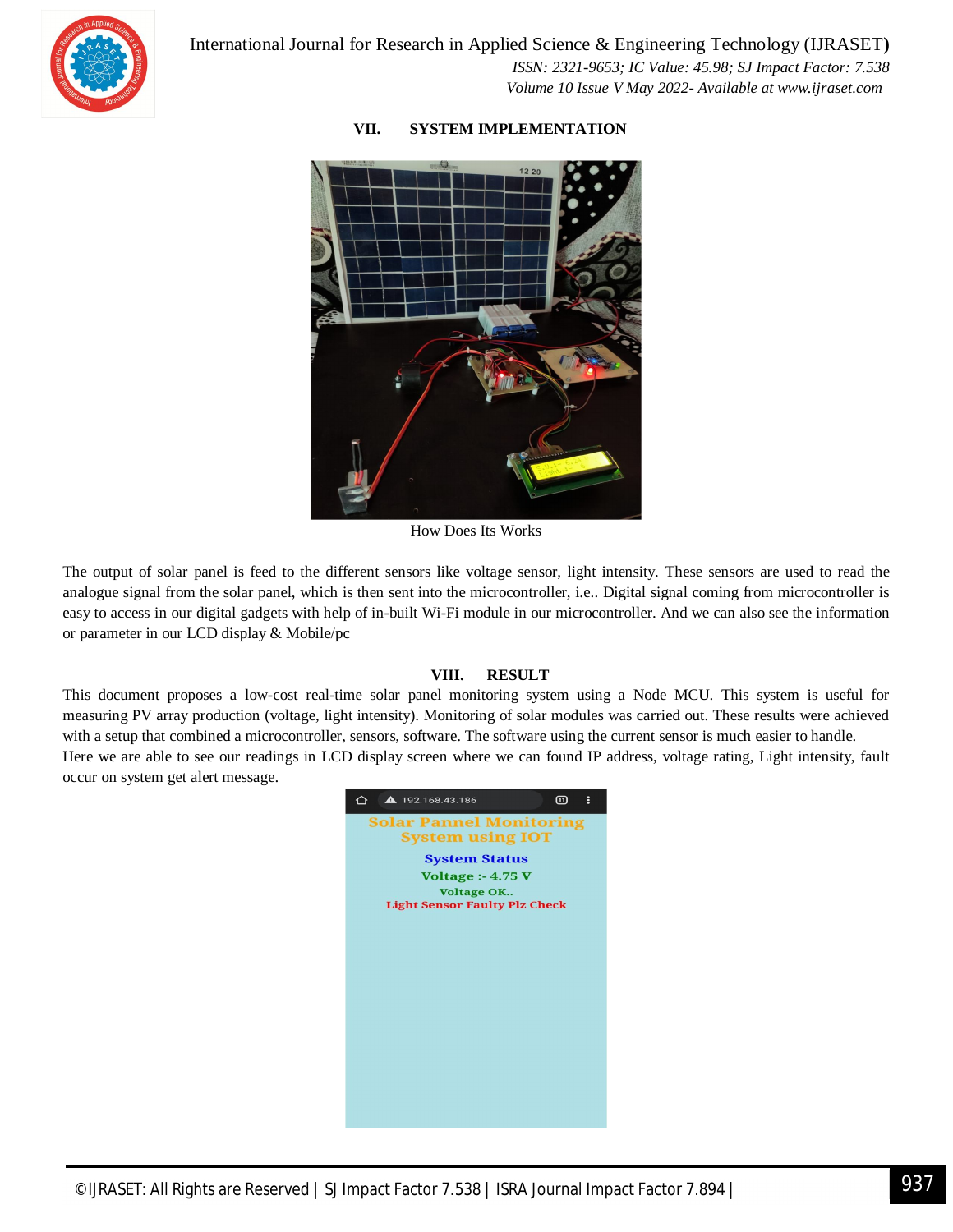International Journal for Research in Applied Science & Engineering Technology (IJRASET**)**



 *ISSN: 2321-9653; IC Value: 45.98; SJ Impact Factor: 7.538*

 *Volume 10 Issue V May 2022- Available at www.ijraset.com*

#### **REFERENCES**

- [1] Hugo T.C. Pedro, Edwin Lim, Carlos F.M. Coimbra (2018), "A database infrastructure to implement real-time solar and wind power generation intra-hour forecasts", International Journal of Renewable energy Elsevier, Vol.123, pp.513-525.
- [2] N.A. Othman, N.S. Damanhuri, I.R. Ibrahim, R. Radzali, and M.N. Mohd (2010), "Automated Monitoring System for Small Scale Dual-Tariff Solar PV Plant at UiTM Pulau Pinang," Proceedings of the World Congress on Engineering (WCE), Vol.2, pp.1-3.
- [3] Soham Adhya, Dipak Saha, Abhijit Das, Joydip Jana, and Hiranmay Saha (2016), IEEE International Conference on Control, Instrumentation, Energy & Communication (CIEC), pp.432-436, "An IoT Based Smart Solar Photovoltaic Remote Monitoring and Control Unit."
- [4] Renata I. S. Pereira, Ivonne M. Dupont, Paulo C. M. Carvalho, Sandro C. S. Juca (2017), " IoT Embedded Linux System based on Raspberry Pi applied to Real-Time Cloud Monitoring of a decentralized Photovoltaic plant", International Journal of measurement Elsevier,Vol.2, pp.1-18.
- [5] R. Nagalakshmi, B. Kishore Babu, D. Prashanth (2014), "Design and Development of a Remote Monitoring and Maintenance of Solar Plant Supervisory System", International Journal of Engineering and Computer Science, Vol.3, pp.9382-9385.
- [6] Haider-e-Karar, Aziz Altaf Khuwaja, Abdul Sattar (2015), "Solar Power Remote Monitoring and Controlling Using Arduino, Labview and Web browser", IEEE International Conference on Power Generation System and Renewable Energy Technologies,pp.1-4.
- [7] Bruno Ando, Salvatore Baglio, Antonio Pistorio (2015), "Sentinella: Smart monitoring of photovoltaic system at panel level", IEEE Transaction on Instrumentation and measurement, Vol.64, pp.2188-21